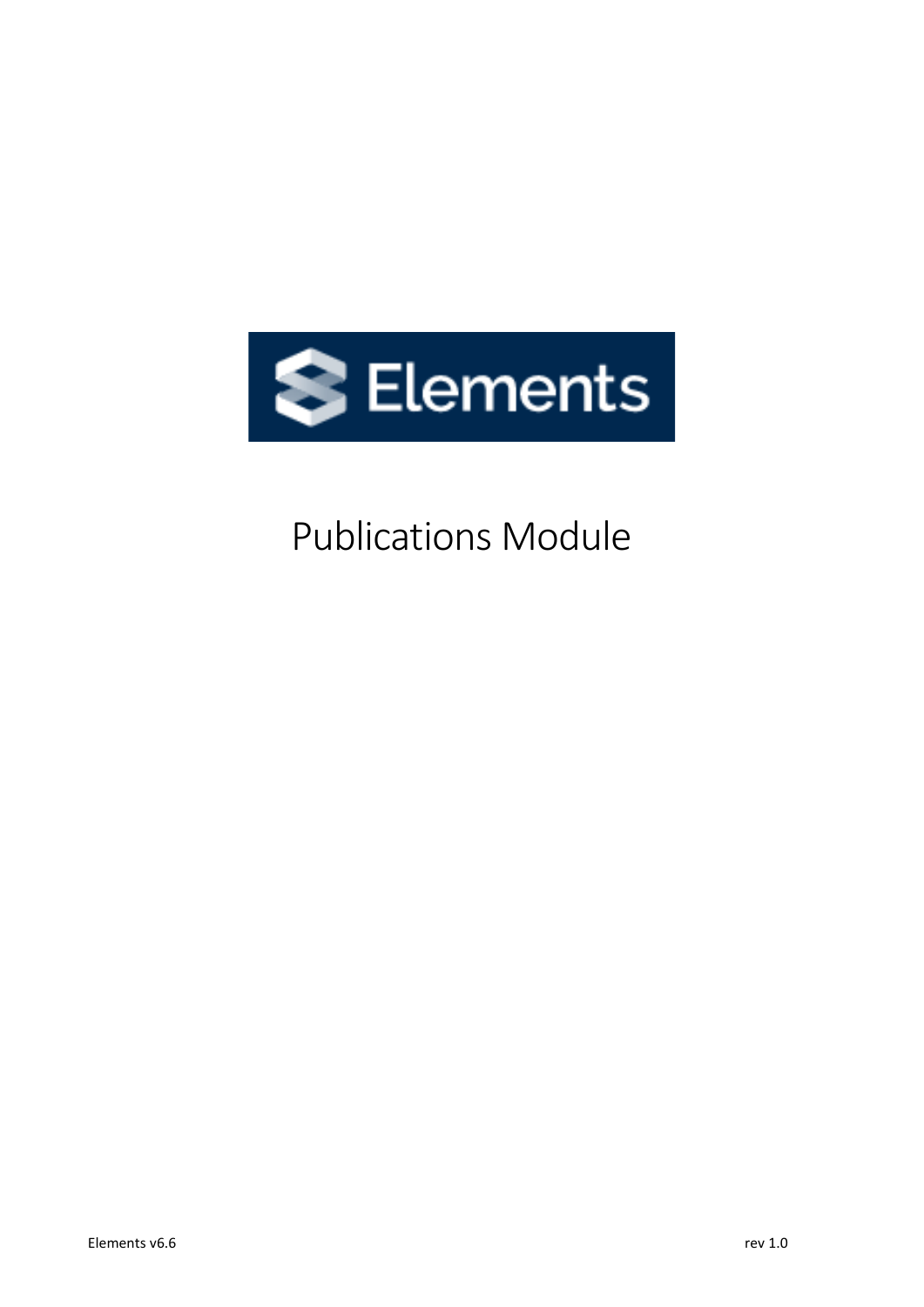## Introduction to the Publications Module

The publications module can be found on your Elements homepage.



## Automatic Claiming

Elements will automatically search external data sources for your publications based on search settings, name variants, institution name, email addresses and author IDs. Over time Elements will learn what publications are most likely to be yours and will automatically claim them for you and add them to your profile.

When Elements finds publications for you, they are put into three groups; **claimed, pending and rejected**. To see these; click on the **VIEW ALL** link in the Publications box, or click Menu > My Work > Publications.



- Claimed publications are those publications that have a high chance of being matched to you (i.e. matches your name variants, author ID and email addresses).
- Pending publications are those that partially match your search settings therefore, Elements is not sure they are yours and wants you to confirm.
- The Rejected list is populated by you when you reject publications. If you accidently reject a publication but it is yours, you can go back to the list and reclaim the publication.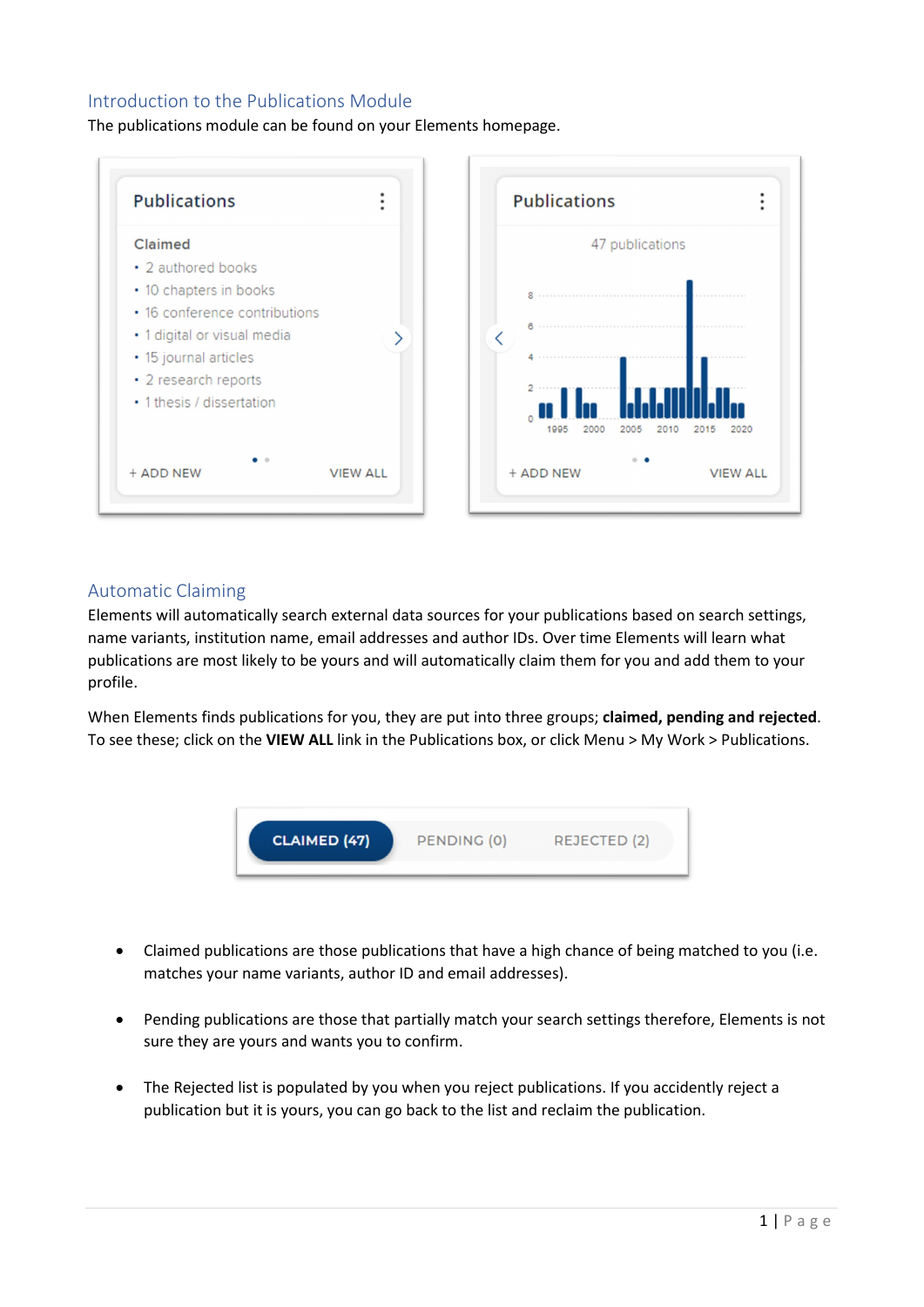## Entering Author Identifiers

To ensure you retrieve all of your publications and to limit the amount of pending publications, it is important to enter your author IDs into Elements.

To do this, click on Menu and Automatic Claiming.



Elements may have found some author IDs which may be yours. You will need to check that they match your profile before clicking yes. You can do this by clicking on the ID number, it will then load the author ID profile in a new window for you to check.



If you find they don't match your IDs, you click **No**. You will then see a prompt asking you to confirm what action you want Elements to take "Auto reject publications" or just ignore the ID. If you click on auto-reject, this will take out the pending publications from your lists that match the ID entered. After rejecting the ID, it will appear in **rejected**.

If your ID is not listed you can add it to the system by clicking on the link to the author ID you wish to add.



Enter your ID and choose the action you wish Elements to take when it finds new publications. Auto claim publications will automatically move publications to your claimed list whereas auto suggest publications will add them into your pending list for you to confirm.

| Enter your Scopus Author Identifier, e.g. "8973030600". |  |
|---------------------------------------------------------|--|
|                                                         |  |

You can also add another email address by clicking on the add **Email address** link.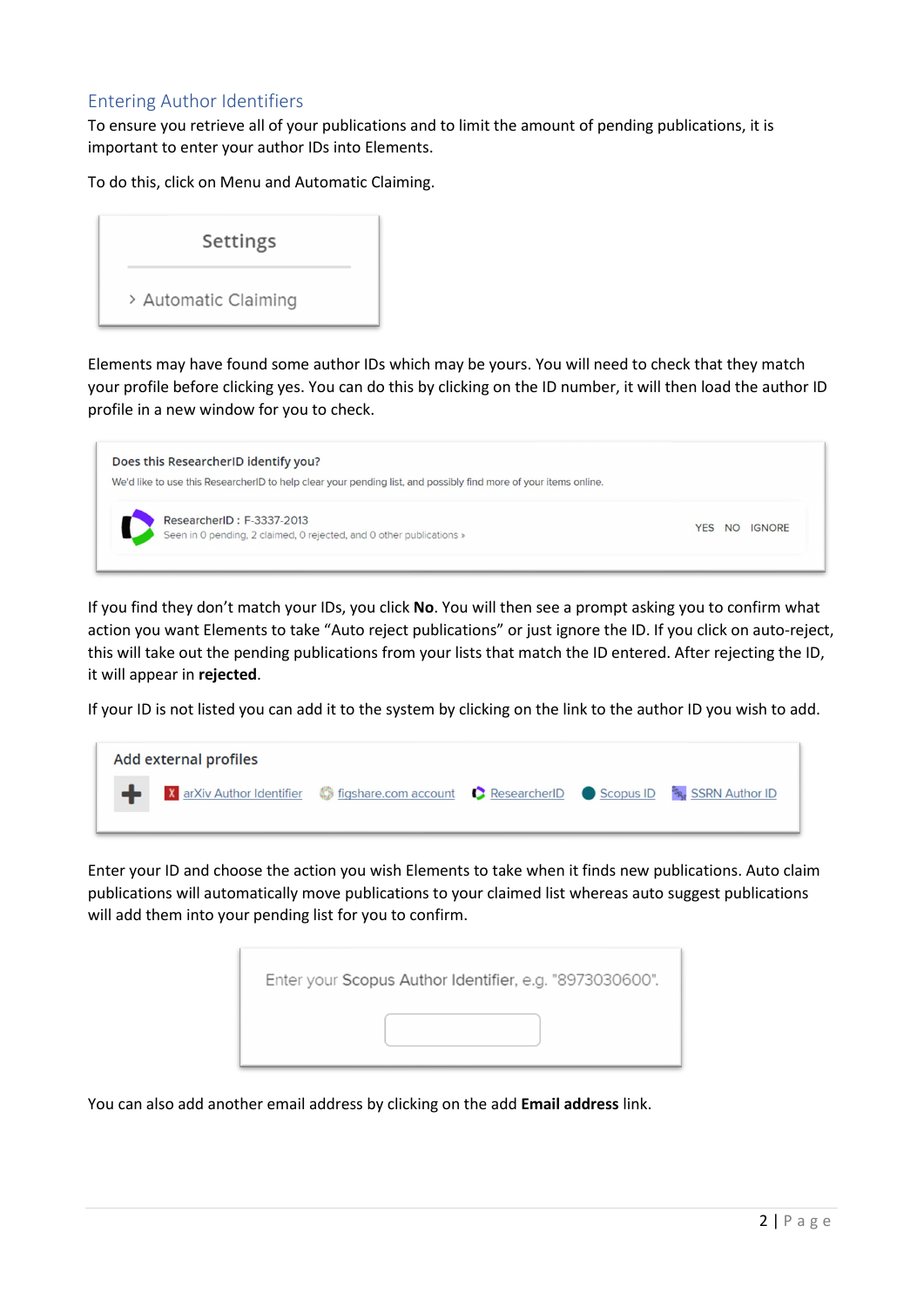## Reviewing you Search Settings

To ensure Elements can search accurately for your publications, it is important to check your search settings are correct.

To review your search settings, click on Menu and then under Settings, select **Name-based Search**.



You can then add your name variants (always add surname first) and then click the green + after each one. You can remove also name variants by clicking the Red Cross next to them.

| Name-based search terms  |  |
|--------------------------|--|
| Name variants:<br>$\sim$ |  |

You can add other addresses. This can be particularly useful in helping to pick up publications that have been published when in a different institution. Enter the address (town) and then click the green plus. You can also enter keywords, journals and specific article IDs.

Please note that you must be careful not to limit your search too much by adding too many search settings.

#### Running your Searches

Once you have amended your search settings, you can then run your searches again.

At the top of the **Name-based search settings** page, you can see the data sources that Elements is currently searching.

| Ħ                     | other queued searches and the relative speeds of searching each data source. | For some types of online database, you are added to a queue. Searches can finish at different times for various reasons, including |
|-----------------------|------------------------------------------------------------------------------|------------------------------------------------------------------------------------------------------------------------------------|
| Source                | Last searched                                                                | <b>Status</b>                                                                                                                      |
| <b>X</b> arXiv        | 23:43 09 Feb 2022                                                            | Last search succeeded.                                                                                                             |
| Europe PubMed Central | 03:28 10 Feb 2022                                                            | Last search succeeded.                                                                                                             |
| <b>&amp;</b> PubMed   | 20:51 10 Feb 2022                                                            | Last search succeeded.                                                                                                             |
| Scopus                | 14:54 10 Feb 2022                                                            | Last search succeeded.                                                                                                             |
| <b>SRN</b> SSRN       | 23:05 09 Feb 2022                                                            | Last search succeeded.                                                                                                             |
| Web of Science (Lite) | 01:28 11 Feb 2022                                                            | Last search succeeded.                                                                                                             |

If there is a data source that doesn't appear in your list, you can add them to the search by scrolling down the page to **Source-specific name-based search terms** and enabling the data source by checking the **Search by name** box next to the data source you wish to enable and then click **Save**.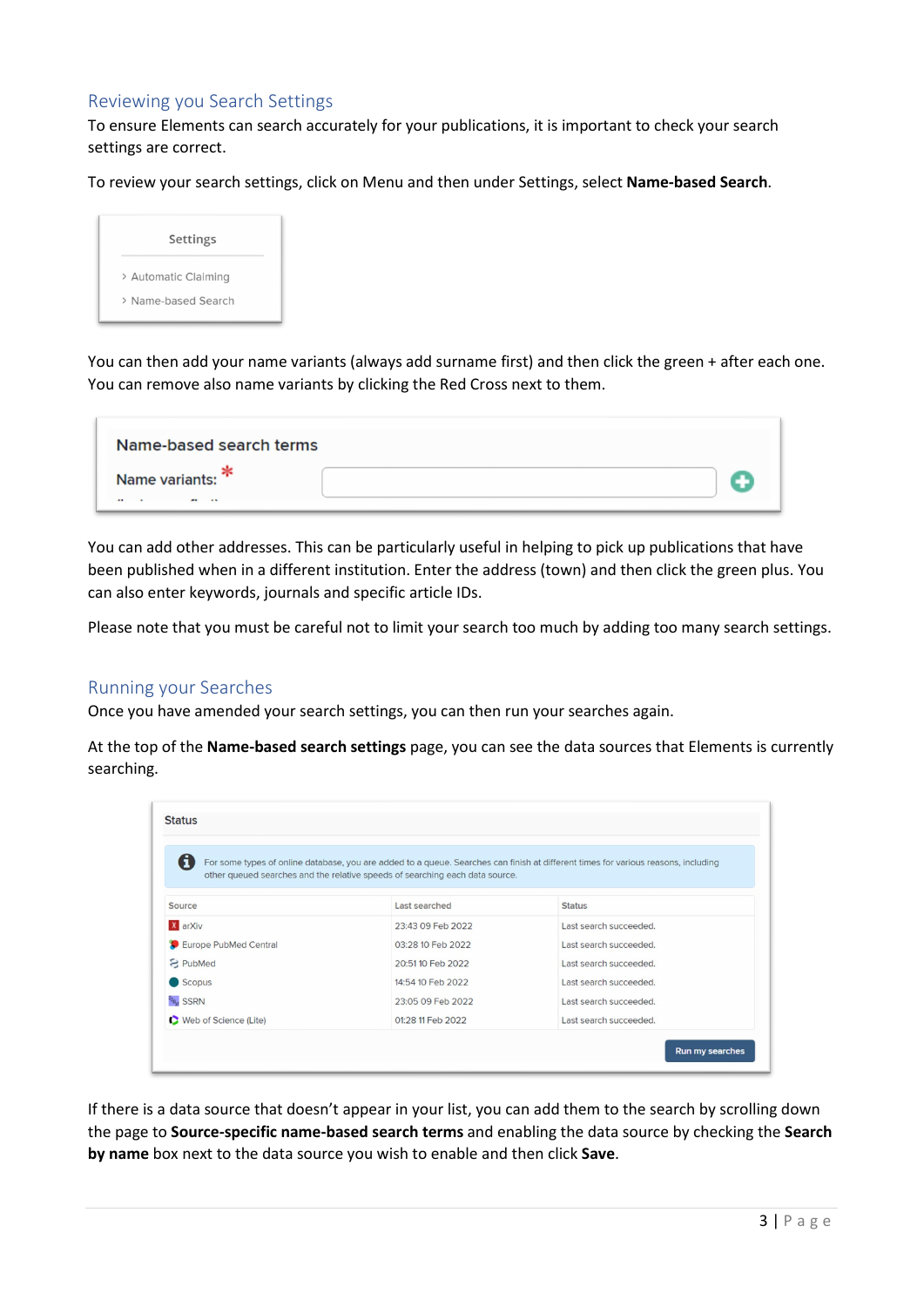## Viewing your Publications

You can view your publications from the home page by clicking on the **Publications** heading.

You will see the three tabs; Claimed, Pending and Rejected. You should review all three tabs to ensure Elements has put your publications in the right place.

If you find a publication in the mine tab that isn't yours, you can dissociate yourself with it by clicking the 3 dots then on **Reject.**

| e            |                     |
|--------------|---------------------|
|              | <b>View details</b> |
| <b>DLICY</b> | Add to workspace    |
|              | Reject              |

The publications will then move to the **Rejected** tab. If this is done in error, you can go to the Rejected tab and reclaim the publication by clicking the **Claim** button.



#### Changing view

To help you decide if the publication is yours or not you may wish to look at the publication in more detail.

| <b>SUMMARY</b> | METRICS (6) | LABELS (11) | <b>RELATIONSHIPS (3)</b> | SOURCES (4) | HISTORY (5) |
|----------------|-------------|-------------|--------------------------|-------------|-------------|

- The **Summary** tab provides you with a brief breakdown of information about the publication.
- The **Relationships** tab, shows the user relationships with the publications but can also be used to create links with other objects in Elements.
- The **Sources** tab shows where the publication has come from i.e. WIRE, Pub Med, Scopus etc. It is important to check this as occasionally we have seen a book be linked with a chapter in the same book. This would then require the user to split the record by clicking the arrow symbol next to the data source. The publication will then be listed separately in your list.
- The **History** tab shows what has happened with the publication since it was entered into the system.